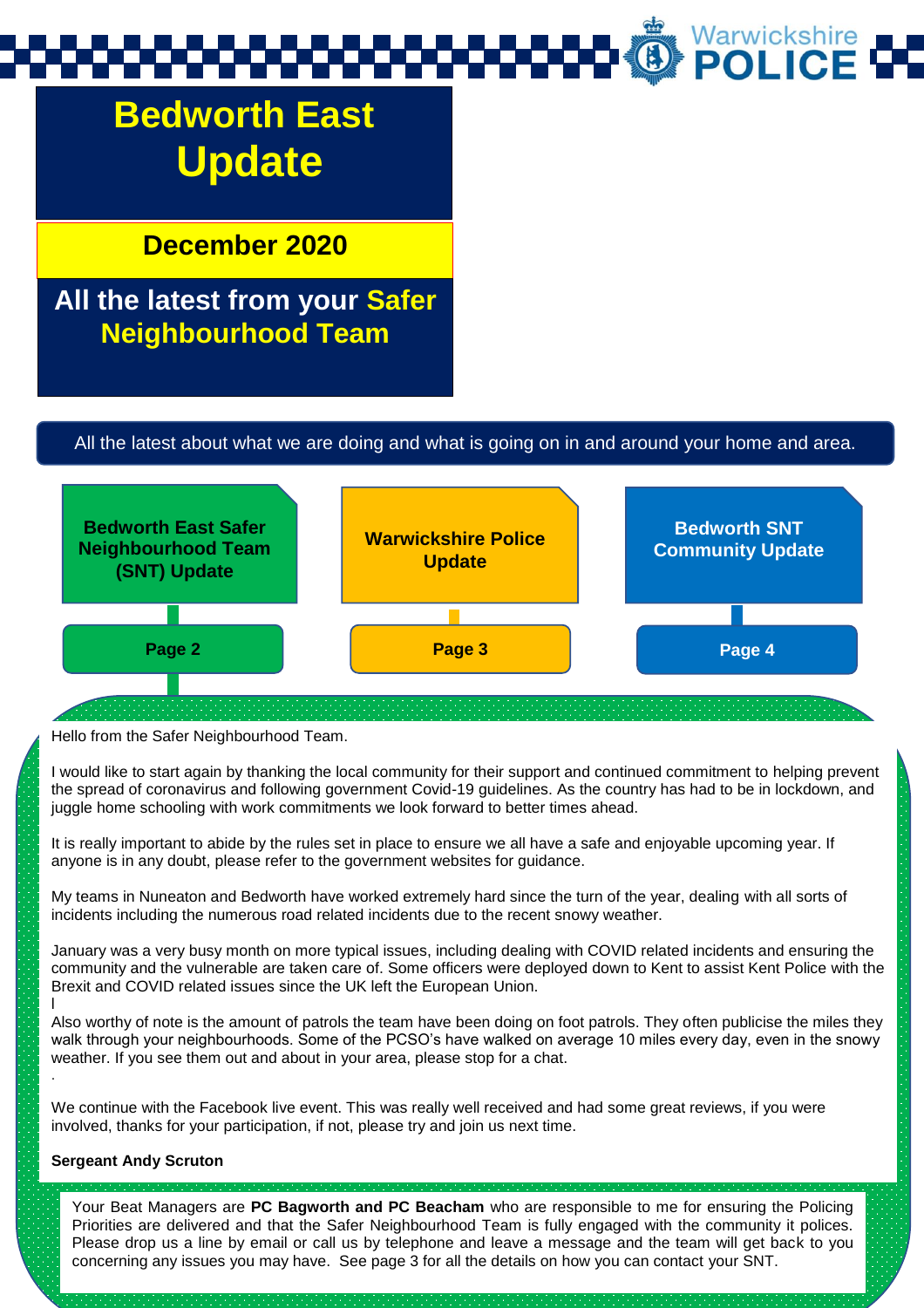

**Bedworth East Safer Neighbourhood Team (SNT) Update** 

**How to keep up with Warwick Central Safer Neighbourhood Team** 

We are on Twitter: **@BedworthCops** We are on Facebook: **Nuneaton and Bedworth Police**

## **Out and about with Bedworth East SNT**

With the shops being busy over Christmas, we saw a rise in shoplifting and thefts from around the town. With continuous reports of the same male targeting the same shops, Bedworth SNT trawled through a number of CCTV recordings trying to identify this male. However, with hoods up and masks on it makes this task a lot more difficult. With perseverance from our PC's and PCSO's, we managed to identify this prolific offender and after being caught in the act, he has been jailed for 5 months for these offences.

The darker, winter nights have also shifted our focus on to issues with drugs around Bedworth. Through information gathered by members of the public and anonymous reports, we conducted an operation at one of our hotspot areas. Officers observed a male acting suspiciously and subsequently heard a drug deal take place over the phone. This led to a search and more successfully an arrest for possession with intent to supply. This is a reflection of how intelligence development and police hours can all pay off in just a 5 minute phone call. Drugs on our streets are more than just illegal. It encourages modern slavery, child exploitation, sex trafficking, human trafficking- the list is endless. Whilst this one arrest is one of many, it is another drug dealer off the streets, and another step in the right direction.

## **Update on our priorities:**

2021 Priorities for Bedworth East SNT:

- Speeding is, as ever, a priority for Bedworth East SNT. With lots of long stretch roads and country lanes, we notice that these are reoccurring problem areas for people putting their foot down in their cars. To make our team more effective in tackling this, we have all undertaken a speed gun training course so that we have the resources to pitch up and do some speed watches.
- As you have probably seen, the vaccination centre for the COVID-19 vaccine, has been set up in the Civic Hall in Bedworth town centre. The first day of opening was very successful and has maintained its organisation and efficiency throughout. Bedworth East SNT managed to get a picture with some of the staff on its first day of operation.

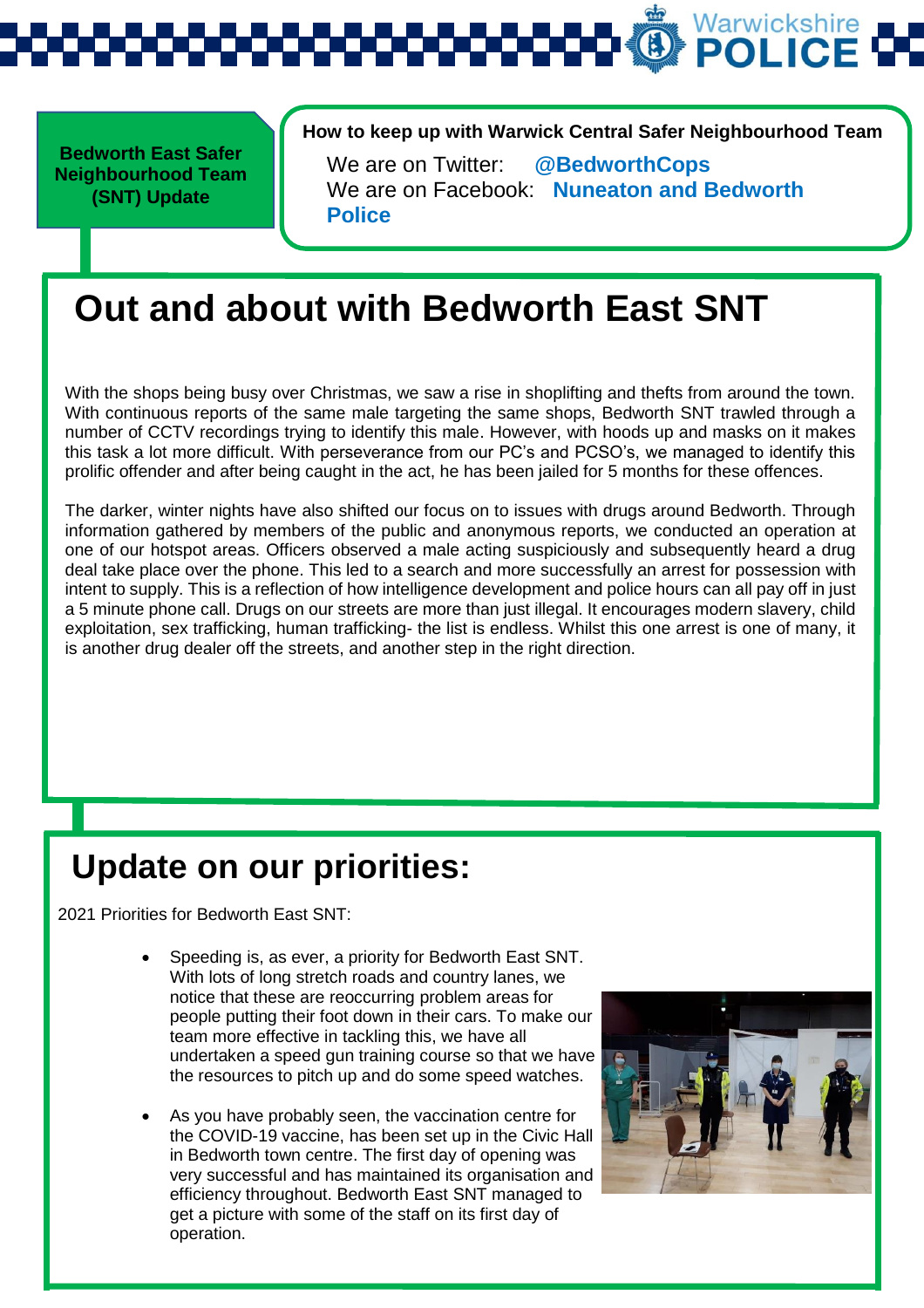# Warwickshire<br>**POLICE**



#### **Monthly Message from Bedworth East's Beat Manager/s…**

We hope this newsletter finds you all well and that you are still coping during these very demanding and ever changing times. I am PC 2113 Craig Beacham, I am currently covering Bedworth West area, however I have previously taken a joint approach with PC Bagworth to cover Bedworth East and Bedworth Town Centre. I have been with Warwickshire Police for 18 months since transferring from West Midlands Police. I am always happy to help and will try my best to seek the best outcome for your dilemma. I am also joined by one of our Police Constable Degree Apprenticeship students PC Willetts, who is currently on the third stage of his development, and is very keen to learn the ropes of an SNT officer.

The team have been focusing this month on putting several operations into place for the upcoming winter months where we see a rise in several crimes and incidents, such as burglaries and vehicle crime.

How can you help? Well, talk to us! Report anything you think is 'not quite right' or suspicious. We read the reports and it helps to build a picture for us. Most of the team, who were affected by Covid 19 have now returned from isolation and are working hard to ensure we are responding to your calls and giving you the best service possible

As always – stay safe, stay alert, stay in touch!

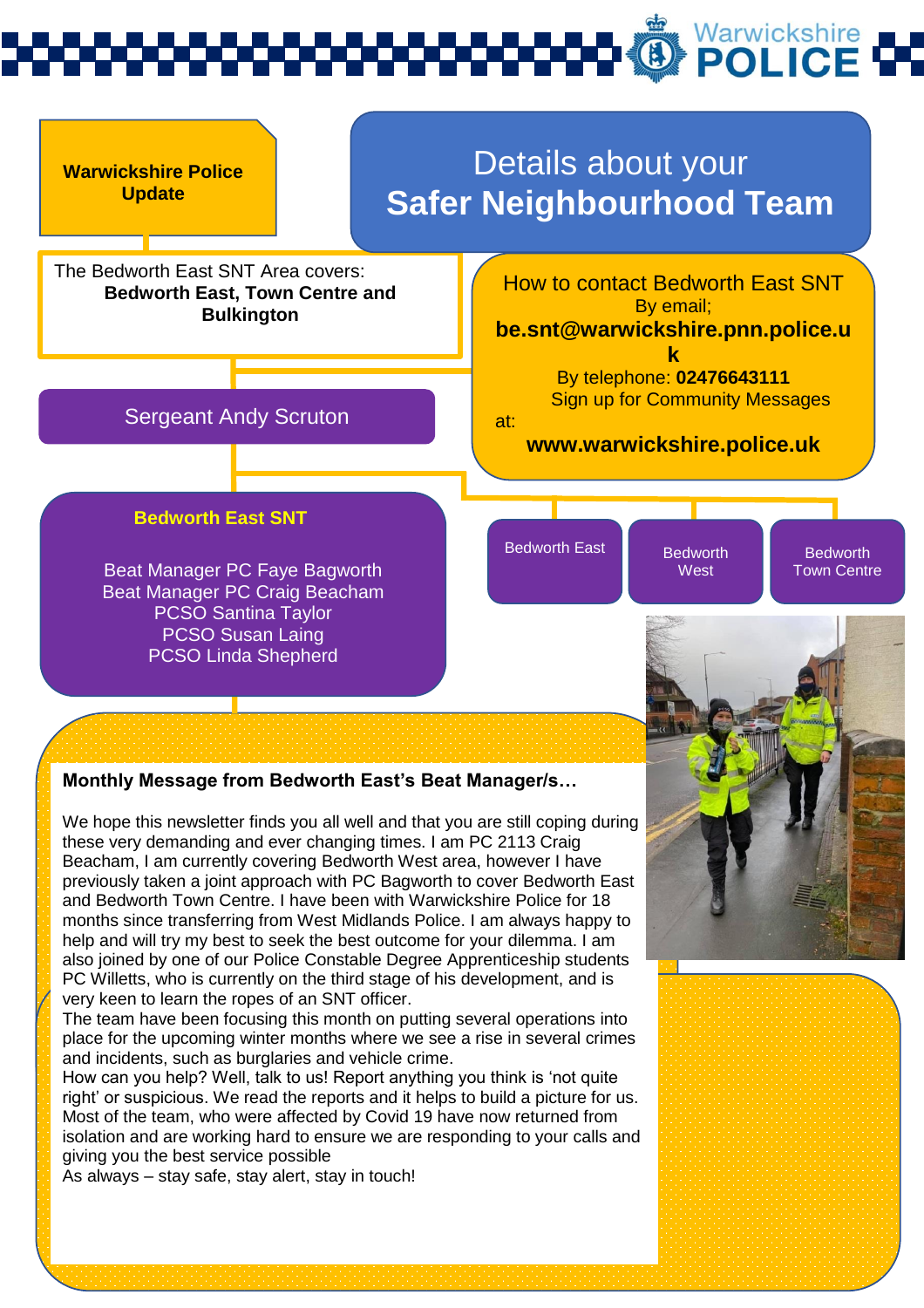Warwickshire<br>**POLICE** 

**Bedworth East Community Update**

#### **RECENT EVENTS THAT HAVE TAKEN PLACE….**

If you think you may have seen or heard anything suspicious or have any information about this incident then please call Warwickshire Police on 101 or alternatively you can call Crimestoppers anonymously on 0800 555 111

#### **A Gesture of Goodwill**



After a busy festive period over December, Bedworth SNT have been continuing the good will by linking in with the Women and Children's Unit at Walsgrave Hospital to offer any unwanted children and baby clothes and toys. Headed by PC Bagworth, we organised all of the donations to be sanitised and quarantined for 72 hours before being handed out in the wards. With these trying times during the pandemic, there were families entering the hospital but nothing more than the clothes they came in with. Where we can do our bit, Bedworth SNT will always try and help where we can.

#### **This month's CRIME PREVENTION advice…**

## **DON'T GIVE CAR THIEVES AN EASY RIDE**

A number of incidences have been reported to us recently regarding vehicle crime. We have had interferences with people breaking into cars and vans, stealing Satnavs, spare change, golf clubs, or whatever these criminals can get their hands on.

A number of car thefts have also come in, where cars are being taken off drive ways, or damaged overnight with tyres being slashed or wing mirrors being smashed off.

Unfortunately, vehicle crime is sometimes unpreventable, as these criminals seem to find any way to start these keyless cars or damage their way inside, there are a few things you can do to make it as difficult as possible for someone to access your vehicle.

- ALWAYS remember to lock your car whenever you're leaving it unattended.
- DO NOT leave valuables in your car, or anything on show that could potentially look appetising to a criminal.
- Keep your car keys away from your front door and out of sight of any windows or your letterbox.
- Satnavs and dash cams, if possible, should be kept out of sight so that you're not advertising that you have one.
- If you can purchase domestic CCTV, security lights, a steering wheel lock or any other preventative tool to put in place that would be just another hurdle for a criminal to jump.

### **DON'T GIVE THEM THE CHANCE**